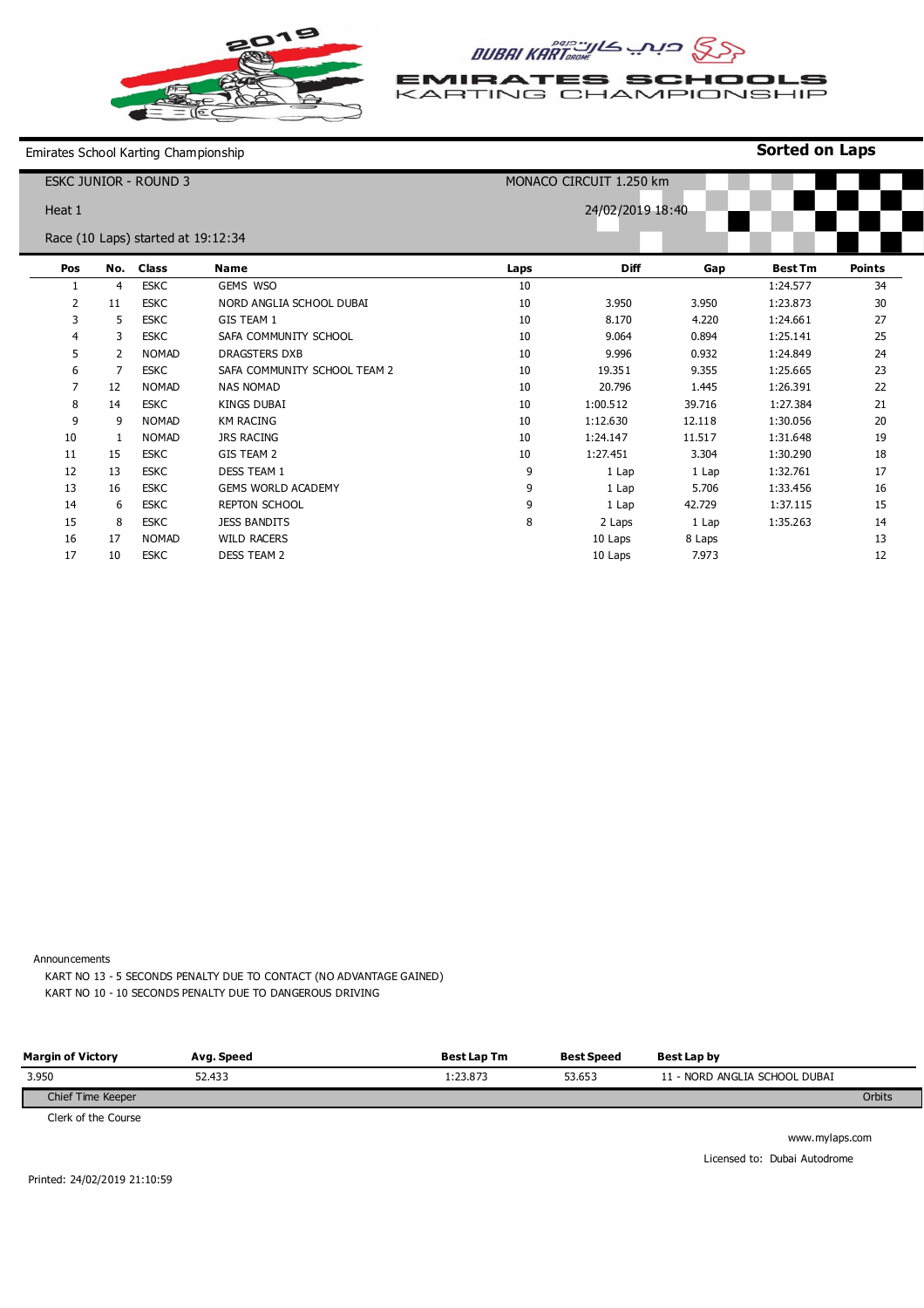

**EMIRATES SCHOOLS** KARTING CHAMPIONSHIP

**Sorted on Laps**

Emirates School Karting Championship

| <b>ESKC JUNIOR - ROUND 3</b> |                |                                    | MONACO CIRCUIT 1.250 km      |      |                  |        |                |               |
|------------------------------|----------------|------------------------------------|------------------------------|------|------------------|--------|----------------|---------------|
| Heat 2                       |                |                                    |                              |      | 24/02/2019 19:05 |        |                |               |
|                              |                | Race (10 Laps) started at 19:38:53 |                              |      |                  |        |                |               |
| Pos                          | No.            | <b>Class</b>                       | <b>Name</b>                  | Laps | Diff             | Gap    | <b>Best Tm</b> | <b>Points</b> |
|                              | $\overline{4}$ | <b>ESKC</b>                        | GIS TEAM 1                   | 10   |                  |        | 1:24.017       | 34            |
| 2                            | 15             | <b>ESKC</b>                        | NORD ANGLIA SCHOOL DUBAI     | 10   | 0.407            | 0.407  | 1:23.888       | 30            |
| 3                            | 14             | <b>ESKC</b>                        | <b>DESS TEAM 1</b>           | 10   | 5.125            | 4.718  | 1:24.063       | 27            |
| 4                            | 5              | <b>ESKC</b>                        | GEMS WSO                     | 10   | 14.333           | 9.208  | 1:25.499       | 25            |
| 5                            | 7              | <b>NOMAD</b>                       | <b>DRAGSTERS DXB</b>         | 10   | 14.443           | 0.110  | 1:24.937       | 24            |
| 6                            | 12             | <b>ESKC</b>                        | <b>KINGS DUBAI</b>           | 10   | 14.752           | 0.309  | 1:25.154       | 23            |
| $\overline{7}$               | 11             | <b>ESKC</b>                        | GIS TEAM 2                   | 10   | 50.178           | 35.426 | 1:28.181       | 22            |
| 8                            | 2              | <b>ESKC</b>                        | SAFA COMMUNITY SCHOOL TEAM 2 | 10   | 1:16.520         | 26.342 | 1:28.210       | 21            |
| 9                            | 13             | <b>NOMAD</b>                       | <b>NAS NOMAD</b>             | 10   | 1:16.525         | 0.005  | 1:27.939       | 20            |
| 10                           | 17             | <b>NOMAD</b>                       | <b>KM RACING</b>             | 10   | 1:37.327         | 20.802 | 1:28.091       | 19            |
| 11                           | 6              | <b>ESKC</b>                        | SAFA COMMUNITY SCHOOL        | 10   | 2:35.668         | 58.341 | 1:32.004       | 18            |
| 12                           | 10             | <b>ESKC</b>                        | <b>GEMS WORLD ACADEMY</b>    | 9    | 1 Lap            | 1 Lap  | 1:30.986       | 17            |
| 13                           | 3              | <b>ESKC</b>                        | <b>REPTON SCHOOL</b>         | 9    | 1 Lap            | 14.137 | 1:31.761       | 16            |
| 14                           | 9              | <b>NOMAD</b>                       | <b>WILD RACERS</b>           | 9    | 1 Lap            | 7.085  | 1:33.830       | 15            |
| 15                           |                | <b>ESKC</b>                        | <b>JESS BANDITS</b>          | 9    | 1 Lap            | 20.501 | 1:32.014       | 14            |
| 16                           | 8              | <b>NOMAD</b>                       | <b>JRS RACING</b>            | 8    | 2 Laps           | 1 Lap  | 1:46.343       | 13            |
| 17                           | 16             | <b>ESKC</b>                        | <b>DESS TEAM 2</b>           | 8    | 2 Laps           | 54.472 | 1:54.777       | 12            |

Announcements

KART NO 3 AND 6 - 10 SECONDS PENALTY DUE TO ADVANTAGE BY CONTACT KART NO 14 - 5 SECONDS PENALTY DUE TO CONTACT (NO ADVANTAGE GAINED)

| <b>Margin of Victory</b> | Avg. Speed | <b>Best Lap Tm</b> | <b>Best Speed</b> | Best Lap by                   |        |
|--------------------------|------------|--------------------|-------------------|-------------------------------|--------|
| 0.407                    | 52.365     | L:23.888           | 53.643            | 15 - NORD ANGLIA SCHOOL DUBAI |        |
| Chief Time Keeper        |            |                    |                   |                               | Orbits |
| .                        |            |                    |                   |                               |        |

Clerk of the Course

www.mylaps.com Licensed to: Dubai Autodrome

Printed: 24/02/2019 21:12:50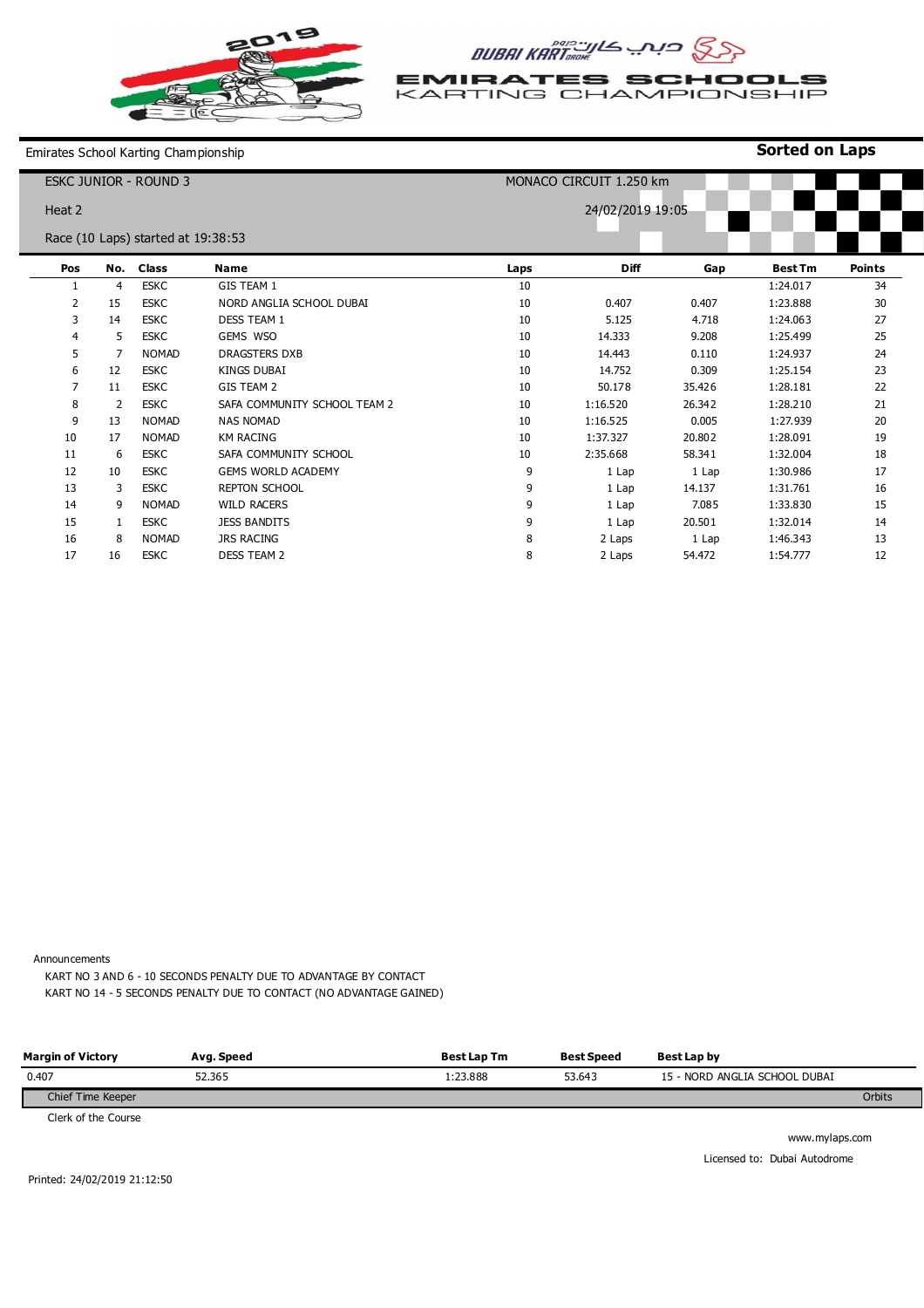

**EMIRATES SCHOOLS**<br>KARTING CHAMPIONSHIP

**Sorted on Laps**

Emirates School Karting Championship

| <b>ESKC JUNIOR - ROUND 3</b> |                |                                    | MONACO CIRCUIT 1.250 km      |                  |             |        |                |               |  |
|------------------------------|----------------|------------------------------------|------------------------------|------------------|-------------|--------|----------------|---------------|--|
| Heat 3                       |                |                                    |                              | 24/02/2019 19:30 |             |        |                |               |  |
|                              |                | Race (10 Laps) started at 20:07:25 |                              |                  |             |        |                |               |  |
| Pos                          | No.            | <b>Class</b>                       | Name                         | Laps             | <b>Diff</b> | Gap    | <b>Best Tm</b> | <b>Points</b> |  |
|                              | $\overline{7}$ | <b>ESKC</b>                        | NORD ANGLIA SCHOOL DUBAI     | 10               |             |        | 1:23.295       | 34            |  |
| 2                            | 14             | <b>ESKC</b>                        | GEMS WSO                     | 10               | 10.592      | 10.592 | 1:24.550       | 30            |  |
| 3                            | 6              | <b>NOMAD</b>                       | <b>NAS NOMAD</b>             | 10               | 31.066      | 20.474 | 1:26.999       | 27            |  |
| 4                            | 16             | <b>NOMAD</b>                       | <b>DRAGSTERS DXB</b>         | 10               | 31.789      | 0.723  | 1:24.728       | 25            |  |
| 5                            | 15             | <b>ESKC</b>                        | SAFA COMMUNITY SCHOOL        | 10               | 32.930      | 1.141  | 1:25.166       | 24            |  |
| 6                            | 4              | <b>ESKC</b>                        | <b>KINGS DUBAI</b>           | 10               | 38.796      | 5.866  | 1:26.441       | 23            |  |
| $\overline{7}$               | 11             | <b>ESKC</b>                        | SAFA COMMUNITY SCHOOL TEAM 2 | 10               | 53.834      | 15.038 | 1:25.654       | 22            |  |
| 8                            | 1              | <b>ESKC</b>                        | <b>GEMS WORLD ACADEMY</b>    | 10               | 1:03.002    | 9.168  | 1:29.574       | 21            |  |
| 9                            | 3              | <b>ESKC</b>                        | GIS TEAM 2                   | 10               | 1:06.020    | 3.018  | 1:26.660       | 20            |  |
| 10                           | 13             | <b>ESKC</b>                        | GIS TEAM 1                   | 10               | 1:16.009    | 9.989  | 1:24.769       | 19            |  |
| 11                           | 17             | <b>NOMAD</b>                       | <b>JRS RACING</b>            | 9                | 1 Lap       | 1 Lap  | 1:31.798       | 18            |  |
| 12                           | 8              | <b>NOMAD</b>                       | <b>KM RACING</b>             | 9                | 1 Lap       | 9.999  | 1:32.617       | 17            |  |
| 13                           | 12             | <b>ESKC</b>                        | <b>REPTON SCHOOL</b>         | 9                | 1 Lap       | 36.201 | 1:36.480       | 16            |  |
| 14                           | 2              | <b>NOMAD</b>                       | <b>WILD RACERS</b>           | 9                | 1 Lap       | 11.949 | 1:35.901       | 15            |  |
| 15                           | 10             | <b>ESKC</b>                        | <b>JESS BANDITS</b>          | 9                | 1 Lap       | 5.741  | 1:36.227       | 14            |  |
| 16                           | 9              | <b>ESKC</b>                        | <b>DESS TEAM 2</b>           | 8                | 2 Laps      | 1 Lap  | 1:43.185       | 13            |  |
| 17                           | 5              | <b>ESKC</b>                        | <b>DESS TEAM 1</b>           | 6                | 4 Laps      | 2 Laps | 1:32.731       | 12            |  |

| <b>Margin of Victory</b> | Avg. Speed | <b>Best Lap Tm</b> | <b>Best Speed</b> | Best Lap by                  |        |
|--------------------------|------------|--------------------|-------------------|------------------------------|--------|
| 10.592                   | 52.864     | 1:23.295           | 54.025            | ' - NORD ANGLIA SCHOOL DUBAI |        |
| Chief Time Keeper        |            |                    |                   |                              | Orbits |
|                          |            |                    |                   |                              |        |

Clerk of the Course

www.mylaps.com Licensed to: Dubai Autodrome